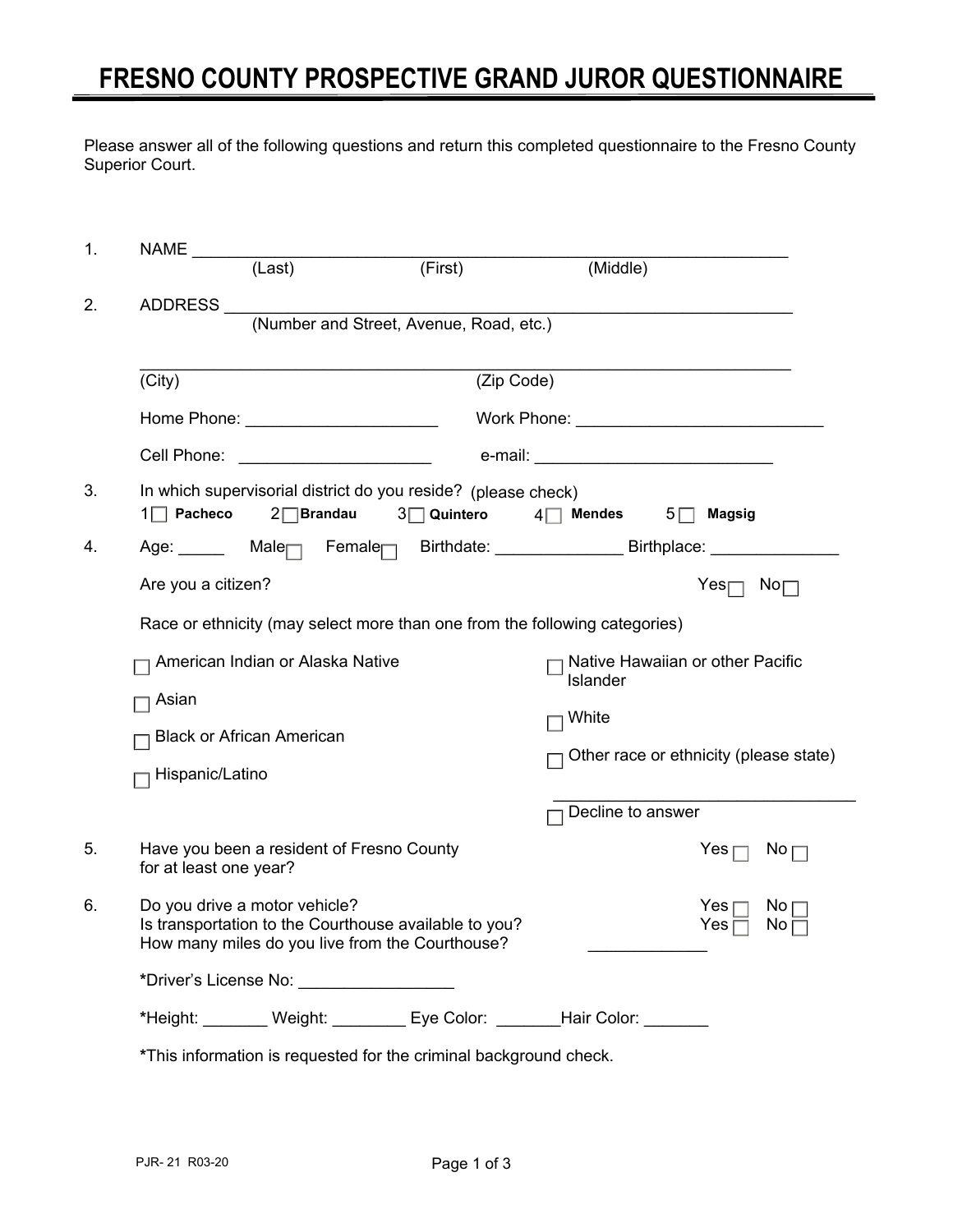## **FRESNO COUNTY PROSPECTIVE GRAND JUROR QUESTIONNAIRE**

| 7.            | Are you now employed?<br><u> 1989 - Johann Stoff, Amerikaansk politiker (</u><br>What is your occupation?<br>Name of employer:<br><u> 1989 - Johann Harry Harry Harry Harry Harry Harry Harry Harry Harry Harry Harry Harry Harry Harry Harry Harry</u><br>If retired or unemployed, give former occupation: ______________________________                                                                                | Yesr                            | Nor                     |
|---------------|----------------------------------------------------------------------------------------------------------------------------------------------------------------------------------------------------------------------------------------------------------------------------------------------------------------------------------------------------------------------------------------------------------------------------|---------------------------------|-------------------------|
| 8.            | Other                                                                                                                                                                                                                                                                                                                                                                                                                      | Yes⊓                            | Nor                     |
| 9.            | Is any member of your immediate family a judge or a judicial officer?                                                                                                                                                                                                                                                                                                                                                      | Yesr                            | No⊓                     |
| 10.           | Are you physically and mentally in good health<br>and able to serve as a Grand Juror if called?<br>Can you see satisfactorily (with glasses)?<br>Can you hear satisfactorily?                                                                                                                                                                                                                                              | Yesr<br>Yes<br>Yes <sub>l</sub> | No⊓<br>Nor<br>Nor       |
|               | If you have physical or mental disabilities, which would prevent you from serving, please state in<br>full:                                                                                                                                                                                                                                                                                                                |                                 |                         |
| 11.           | Pursuant to California Rules of Court, Rule 1.100 and the Americans with Disabilities Act<br>(ADA), the Superior Court of California, County of Fresno, does not discriminate against<br>persons with disabilities. Please advise the Office of the Jury Commissioner if you will require<br>special accommodation to participate in this application process.<br>Can you read, write and understand the English language? | Yes                             | $\mathsf{No}_{\square}$ |
|               | Check the highest grade completed:                                                                                                                                                                                                                                                                                                                                                                                         |                                 |                         |
|               | <b>Grammar School</b><br>5 <sub>1</sub><br>6 <sub>1</sub><br>4ſ<br>୪୮<br><b>High School</b><br>College $1_{\square}$<br>12 $\vdash$<br>$3\Box$ $4\Box$ $5\Box$ $6\Box$ $7\Box$ $8\Box$<br>10 <sub>1</sub><br>11 $\mathsf{L}$<br>רו2 ו                                                                                                                                                                                      |                                 |                         |
| 12.           | Are you presently involved in any lawsuit pending in any court in any County or judicial district in<br>the state?<br>If "Yes", please describe the nature of the litigation:                                                                                                                                                                                                                                              | $Yes \Box$                      | Nq                      |
| 13.           | How do you describe your computer skills?<br>Basic $\Box$<br>Proficient $\Gamma$<br>(Microsoft Office, Email and Google Suite)<br>Do you have access to the Internet and Email at home?                                                                                                                                                                                                                                    | Advanced $\Box$<br>Yesr         | No⊓                     |
| PJR-21 R03-20 | Page 2 of 3                                                                                                                                                                                                                                                                                                                                                                                                                |                                 |                         |